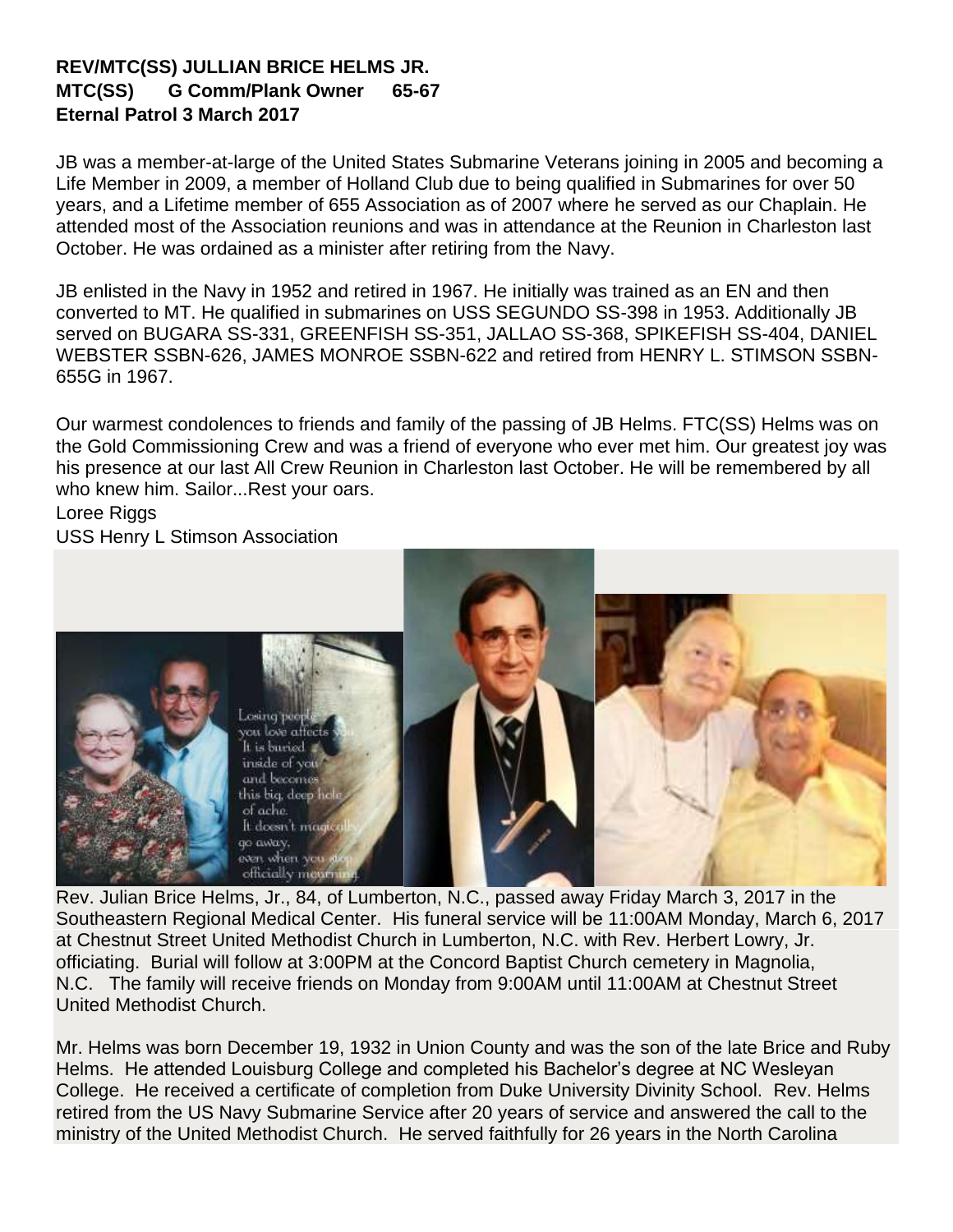Conference of the United Methodist Church. He was a member of the Masonic Lodge of Wallace, NC and a dedicated member of the Sub Vets.

Mr. Helms was a faithful witness and example of his faith and God's love and mercy to everyone. He loved God, the church, his family and all of his friends. Even though he will be greatly missed, he has gone home to be with all those who have gone before us.

Survivors include daughters Rev. Wanda Lancaster (Robert) of Stokesdale, NC; Donna Schwabe of Magnolia, NC; and a son Kenneth Brice Helms (Susan) of Princeton, NC; brothers Bill Helms of Wilmington, NC; Jerry Helms of Oak Island, NC; sisters Jean Aldridge of Albemarle, NC; Barbara Williams of Winnabow, NC; and Becky Thompson of Lumberton, NC; 12 grandchildren; and 13 greatgrandchildren. He was proceeded in death by his wife, Carolyn Helms after 57 years of marriage; son David Earl Helms.

In lieu of flowers, memorials can be made to the St. Jude Children's Research Hospital, 6000 Fairview Rd., Charlotte, NC 28210.

| ELMS. Jr. Julian B                                                                                                                                                                     | $497 - 08 - 84$ $MTC - (SS)$                                                                                                                                                                                                                                                                                                      |
|----------------------------------------------------------------------------------------------------------------------------------------------------------------------------------------|-----------------------------------------------------------------------------------------------------------------------------------------------------------------------------------------------------------------------------------------------------------------------------------------------------------------------------------|
|                                                                                                                                                                                        | WIFE'S NAME MARY CareLyN<br>CHILDREN'S NAMES: 1. WANDA<br>5.<br>6.<br>$2.$ DONNA<br>7.<br>$3. \beta$ AICE<br>8.<br>$4.$ DAVID<br>HOME STATE & TOWN N.C. SOUTH GORT<br>PREVIOUS DUTY STATIONS USS JAMES MONSOE-SENGER<br>USS DANOLLINGTON SEBN 626 USB NOVEL Acided might should prove<br>GMD #53 POUR MAN. ONA 155 TALLAO - 85368 |
| SPECIAL INTERESTS: Honting, Eishing Bowhing<br>PROTOTYPE/MISSILE TRG. Polse's MITC. 2 Churse.<br>EXPIRATION ACTIVE OBL SERVICE 3/20/<br>RELIGION $P_{\gamma b} t$ .                    | ADBD<br>SERVICE NUMBER 497-69-84 TOTAL ACTIVE SERVICE                                                                                                                                                                                                                                                                             |
| DEPT/DIV ASSIGNMENT $m_{152}/4$ for looks of REPORTING DATE $12 - 13 - 65$<br>SPECIAL QUALIFICATIONS COW, Owners officer 616 Olser CREW ASSIGNMENT Pold.<br>PLACE OF BIRTH MONBOR N.C. | DATE OF BIRTH 12/19/1932 WIFE'S LOCAL ADDRESS: Roses medite these pr. Flanders Rd<br>i mustic Conn.                                                                                                                                                                                                                               |

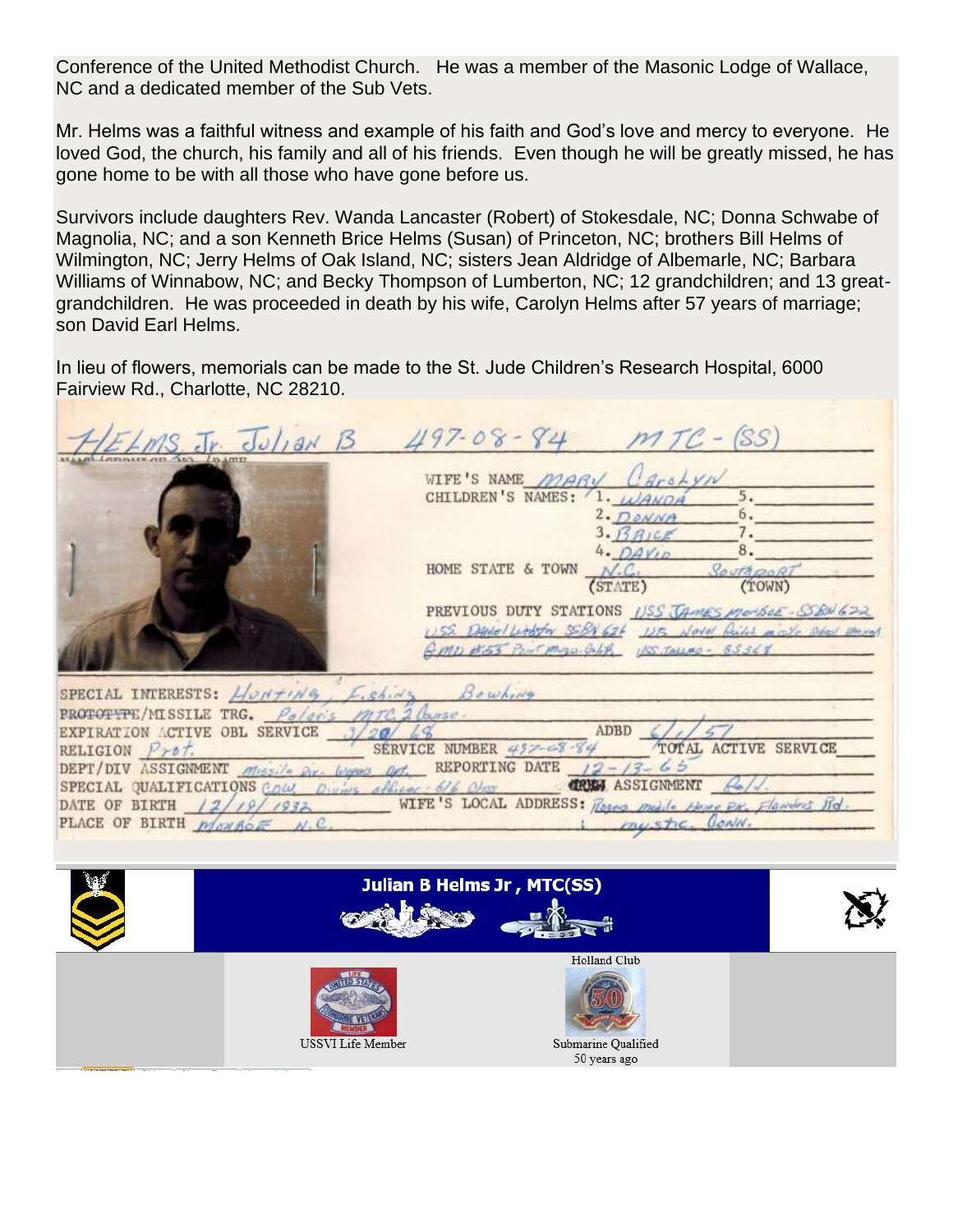| Navy USSVI Ships Shore Duty Associations<br>Contact |                    |                  |         |                                                                |  |
|-----------------------------------------------------|--------------------|------------------|---------|----------------------------------------------------------------|--|
| Hull#                                               | <b>Ship's Name</b> | <b>Rate/Rank</b> | Years   | <b>Special Duties</b>                                          |  |
| SS-331 <sup>54</sup>                                | Bugara             | <b>ENFN</b>      | 1952-52 | RFD 1 Jul 52 fm USS Greenfish, TRF 26<br>Aug 62 to USS Segundo |  |
| SS-351 <sup>94</sup>                                | Greenfish          | <b>ENFN</b>      | 1952-52 |                                                                |  |
| SS-398 <sup>04</sup>                                | Segundo            | ENFN(SS)         | 1952-53 | Aboard 8/52-11/53                                              |  |
| SS-368 <sup>04</sup>                                | Jallao             | EN2(SS)          | 1953-55 |                                                                |  |
| SS-404 <sup>84</sup>                                | Spikefish          |                  | 1955-55 |                                                                |  |
| SSBN-626                                            | Daniel Webster     | MTC(SS)          | 1964-65 |                                                                |  |
| SSBN-622                                            | James Monroe       | MTC(SS)          | 1965-65 |                                                                |  |
| SSBN-655                                            | Henry L Stimson    | MTC(SS)          | 1965-67 |                                                                |  |

## Contact Navy USSVI Ships Shore Duty Associations

**US Navy Service Information Years Served** Joined in 1952 left in 1967 **Highest Rank - Rate**  $E7 - MTC(SS)$ **Service Number** 497-08-84 **USN Retired** Yes in **Naval Service Highlights** Ships Served On SS-351, SS-331, SS-398, SS-368, SS-404, SSBN-626, SSBN-622, SSBN-655

يبيد بالسائر الراب

| Navy USSVI Ships<br>Associations<br><b>Contact</b><br>Shore Duty |                                                   |  |  |  |
|------------------------------------------------------------------|---------------------------------------------------|--|--|--|
|                                                                  |                                                   |  |  |  |
| <b>Member Info</b>                                               | Joined USSVI on: 12/29/2005                       |  |  |  |
| <b>Primary Base</b>                                              | <b>MAL</b>                                        |  |  |  |
| Member Type                                                      | <b>Holland Club</b><br>Life Member since 2/8/2009 |  |  |  |
| <b>Title or Office</b>                                           |                                                   |  |  |  |
| Comments                                                         |                                                   |  |  |  |
| <b>SS Qualified</b>                                              | in 1953 on the USS Segundo (SS-398)               |  |  |  |
| Dual Membership                                                  |                                                   |  |  |  |

## **Carolyn Helms**

Posted: Sunday, January 5, 2014 11:27 am

Mary Carolyn Meadows Helms, 75, of Lumberton, North Carolina, passed away Saturday, January 4, 2013, at Southeastern Medical Center in Lumberton.

Born May 21, 1938, in Neola, West Virginia, she was the daughter of the late Dover Dewey Meadows and Anna Knapp Meadows and was a homemaker.

Carolyn Helms was the kind of Christian we should all strive to be. She was soft-spoken and never preached, but lived her life as an example. She raised four wonderful children while the Navy kept her